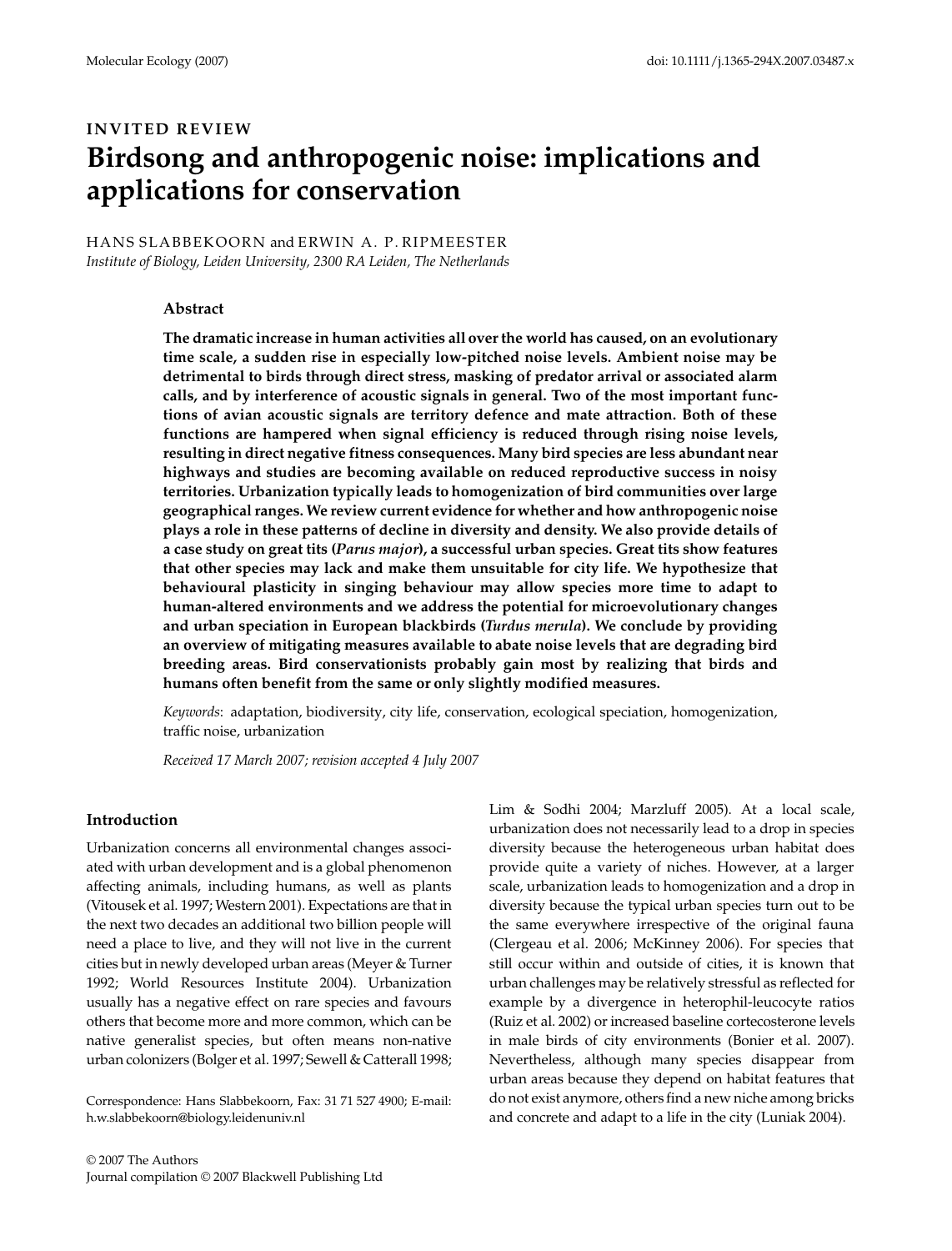Cities differ from rural or forested areas in a number of ways (Warren *et al*. 2006; Slabbekoorn *et al*. 2007). Urban areas are usually warmer, have artificial lighting regimes, more chemical pollution, and have relatively little and often exotic vegetation in a landscape dominated by street pavement and concrete buildings. Furthermore, cities harbour a different suit of parasites (Gregoire *et al*. 2002) and predators including domestic cats (Woods *et al*. 2003; Lepczyk *et al*. 2004), and a different set of food sources (Horak & Lebreton 1998). For example, urban house sparrows are reported to have higher cholesterol levels compared to rural ones, and food samples indeed reveal higher fat and protein content in urban diets (Gavett & Wakeley 1986). Consequently, food preferences also affect which species are more likely to do well under the urban food conditions; omnivorous and frugivorous birds are typically more successful than insectivorous and carnivorous species (Clergeau *et al*. 1998; Lim & Sodhi 2004).

One of the most prominent novel urban conditions concerns the ambient noise and the acoustic space available for animals to use acoustic signals (Slabbekoorn & Peet 2003; Katti & Warren 2004). All habitats are noisy to some extent, but the usual urban cacophony produced by cars, mopeds and all sorts of machinery is evolutionarily speaking novel and dramatically different from most natural habitats. Urban noise is typically loud and low in pitch which also applies to anthropogenic noise in areas around highways, railway lines and airports — which together form an ever denser network penetrating deeply into rural and forested areas (Forman & Alexander 1998; Reijnen & Foppen 2006). Anthropogenic noise could be an important factor driving bird species out of cities and away from highways, even when other habitat requirements are still sufficient.

Many studies have reported lower species diversity and lower breeding densities of birds along highways (Van der Zande *et al*. 1980; Reijnen & Foppen 1991, 1994; Illner 1992; Kuitunen *et al*. 1998, 2003). The negative impact of roads on birds has been linked repeatedly with traffic load (Reijnen *et al*. 1995, 1997; Forman *et al*. 2002; Peris & Pescador 2004), showing that the impact is not due to the mere presence of a road. However, direct evidence for traffic noise being the dominant detrimental factor is still lacking and other potential factors are visual disturbance, chemical pollution, road-kills and soil vibration. An interesting study concerns an impact assessment along a German motorway, which revealed a song-frequency-dependent pattern in breeding density in two transects parallel to the road (Rheindt 2003). Bird species with relatively low mean song frequencies were less abundant near the road, while species singing with higher frequencies occurred in higher numbers near the noisy road than in the more quiet transect. Although the lack of replication and statistical significance were limitations to this study, this is the first direct indication that low-frequency traffic noise may constrain breeding opportunities of birds.

Few studies have tried to assess a negative impact of anthropogenic noise on birds while excluding other possibly contributing factors. A study in natural habitat of the Rocky Mountains, USA, showed a negative correlation between the number of species and anthropogenic noise levels (Stone 2000). Another recent study reported the first data on a decline in reproductive success due to anthropogenic noise without confounding parameters typically associated with highway or urban studies (Habib *et al*. 2007). The authors compared ovenbirds (*Seiurus auropilla*) in Canada, in two sets of territories of equal quality, except for either being located next to noise-generating compressor stations or next to noiseless well pads. Significantly more inexperienced first-year breeders were found at the noisy locations, while the pairing success at noisy territories showed a considerable decline, independent of the individual quality. This study unequivocally confirms a negative impact of humangenerated ambient noise, but how does the sound affect the birds?

In this paper, we will address in what way birds may be affected by anthropogenic noise as well as how birds may counteract artificially altered noise conditions in their territories. We will discuss a case study of great tits (*Parus major*) which provides insight into how a successful urban species gets at least partly around the noise problem in cities across Europe. Subsequently, we will address to what extent urban habitat may drive divergence of urban populations and how sensible it is to make a case for ecological speciation in this context. The potential emergence of new urban species takes place over an evolutionary time scale and does not relate to conservation of today's biodiversity. Therefore, we will conclude with considering the available options to abate the negative impact of anthropogenic noise on current species at an ecological time scale.

## *Noise annoys*

Extreme noise levels can result in temporary and permanent hearing loss (Ryals *et al*. 1999), but also the ubiquitous condition of more moderate noise levels may have adverse impacts. In humans, traffic noise at the front door of people's houses is a significant predictor of ischemic heart disease (a hospital-based case-control study with controls matched according to sex, age and hospital: Babisch *et al*. 2005), and repetitive exposure to aircraft noise has been shown to reduce performance at school (Stansfeld *et al*. 2005). Even relatively modest noise levels of train- and car traffic can already negatively affect cognitive development and reading skills (Lercher *et al*. 2003). Clearly, humans pay a price for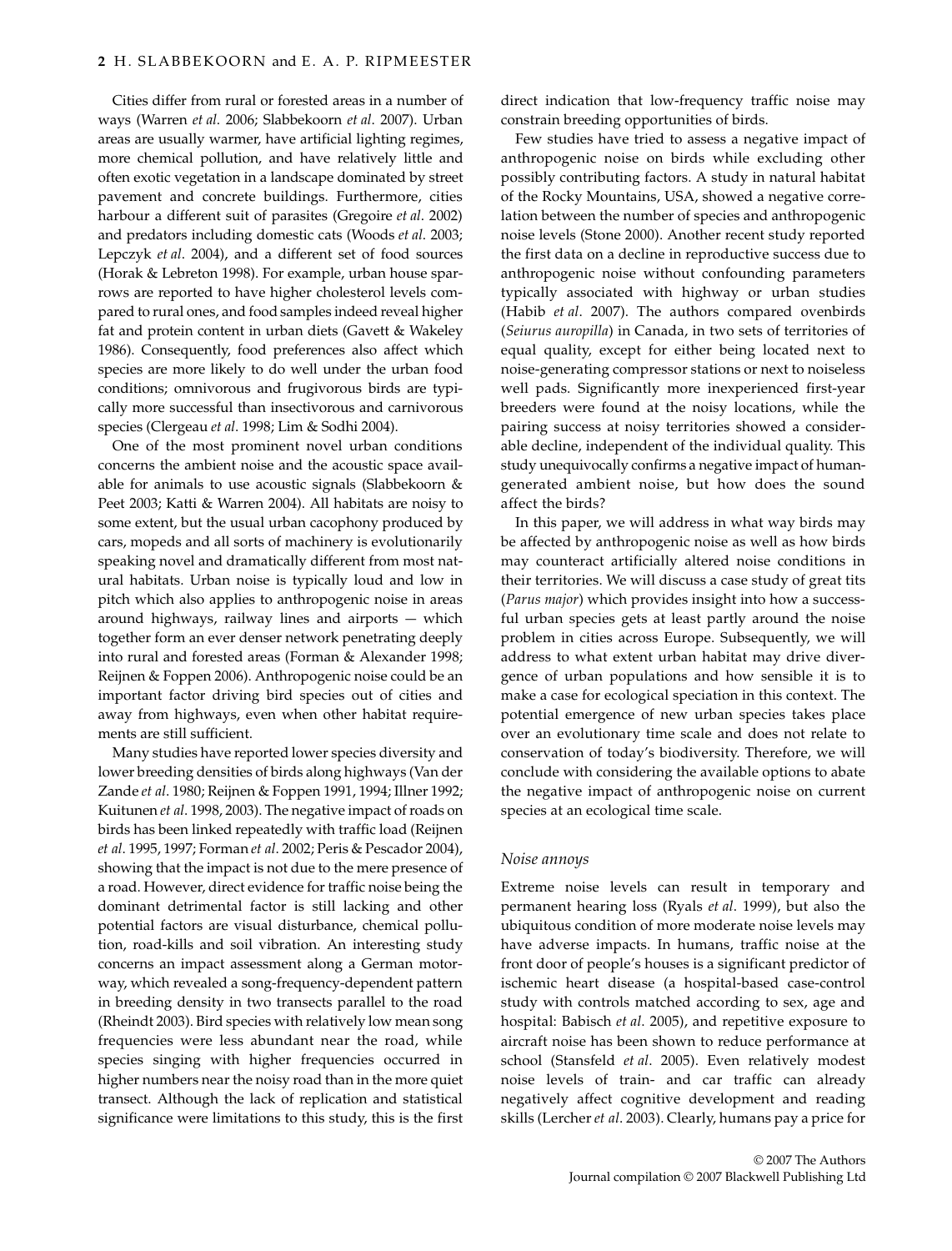living in noisy cities or along roads with heavy traffic loads with respect to physical and psychological welfare (Miedema & Vos 1998; Nilsson & Berglund 2006). This may also be true for animals, including birds.

Measurements to assess direct and detrimental physical effects of anthropogenic noise on birds, such as an increased heart-beat (Helb & Hüppop 1991), are rare or nonexistent. Nevertheless, a wide variety of animal species has been reported to be affected by anthropogenic noise as indicated by behavioural changes (e.g. birds: Slabbekoorn & Peet 2003; Brumm 2004; whales: Foote *et al*. 2004; Miller *et al*. 2000; frogs: Sun & Narins 2005; ground squirrels: Rabin *et al*. 2006). One of the behavioural changes concerns an increase in vigilance behaviour at the expense of time spent feeding (Rabin *et al*. 2006). For example, chaffinches (*Fringilla coelebs*) spend less time with their head down, pecking at food, during artificially increased noise levels (Quinn *et al*. 2006). The nature of the behavioural change in this experiment suggests that these birds did not change general alertness due to a novel stimulus but have to rely more on visual scanning for predators when the detection of auditory cues is limited by masking noise. Predation risk in noisy conditions may therefore have negative consequences for food-intake rates and ultimately lead to lower survival and lower reproductive success.

Anthropogenic noise may not only hamper the detection of heterospecific predators but also the detection of conspecifics. Many animal species, and especially birds, depend heavily on acoustic signals for intraspecific communication (Catchpole & Slater 1995; Marler & Slabbekoorn 2004). Typically, males defend a territory for access to food, hiding places and nest sites. Singing and song features such as repertoire size or spectral and temporal details may have a direct impact on how well they are able to do so. Encoded in acoustic variation, birds may convey a message about their species identity, fighting ability and motivation to defend a resource (e.g. Ten Cate *et al*. 2002; Ripmeester *et al*. in press). Successful transmission of such a message may prevent competitors from approaching and may save energy, time and risks of injury. In addition, females also pay attention to these messages and are known to select their mates based on male song features (Riebel 2003). Therefore, whether songs are heard properly or not may have serious consequences for territory tenure and mate attraction (Klump 1996), potentially affecting individual fitness and population viability.

However, there are many signalling strategies available to birds to avoid or reduce masking by ambient noise (Brumm & Slabbekoorn 2005). Species-specific abilities in this respect may explain why some species resist urban noise conditions and others do not. A widespread strategy, for example, concerns the Lombard effect: birds as well as humans raise their signal amplitude with noise level. Recently, urban nightingales (*Luscinia megarhynchos*) in the city of Berlin, Germany, were found to raise their song volume in response to traffic noise; as a result they appear to sing louder on weekday mornings than in weekends (Brumm 2004). Another way to adjust to fluctuating noise conditions concerns a temporal shift in singing activity. Several urban bird species are reported to start singing earlier during the day than their forest counterparts (Bergen & Abs 1997), but the potential relationship with avoiding traffic peaks has not been investigated in enough detail yet. However, European robins (*Erithacus rubecula*) sing both, during day and night time, and whether or not birds are active during the night was recently shown to be dependent on day-time noise levels in a study in the city of Sheffield, UK (Fuller *et al*. in press). There was less of an effect in this study of ambient light pollution, to which nocturnal singing in urban birds is frequently attributed. Although it is not clear yet whether nocturnally active robins reduce their day-time activity and whether they gain any fitness benefits by doing so, it seem plausible that this strategy may enable them to avoid masking noise and breed in noisy territories. In general, a division between species surviving in urban conditions and those fleeing the cities may very well depend on how effectively members of a species can adjust their signalling behaviour to the volume, temporal fluctuations or spectral characteristics of traffic noise.

# *Signalling flexibility in urban great tits*

Over the last five years, we have studied patterns of song variation among individual great tits (*Parus major*) within an urban population in Leiden, The Netherlands, and among 20 different urban and forest populations across Europe. We first found in the single-population study that individual variation in the frequency range correlated to local urban noise levels (Slabbekoorn & Peet 2003). Birds of noisier territories sang with higher minimum frequencies, thereby avoiding masking by low-pitched traffic noise (Fig. 1). We speculated at the time that these results could mean that urban birds could have diverged from forest birds, and that flexibility through learning may be the behavioural mechanism underlying the correlation. Subsequently, we confirmed that urban birds across Europe have diverged from nearby forest birds in several parameters, among which the minimum frequency. A surprising 10 out of 10 independent city–forest comparisons revealed a consistent shift (Slabbekoorn & den Boer-Visser 2006).

The habitat-dependent acoustic shift in great tits could be an evolutionary or ontogenetic shift, or it could be based on the ability to adjust at an even shorter temporal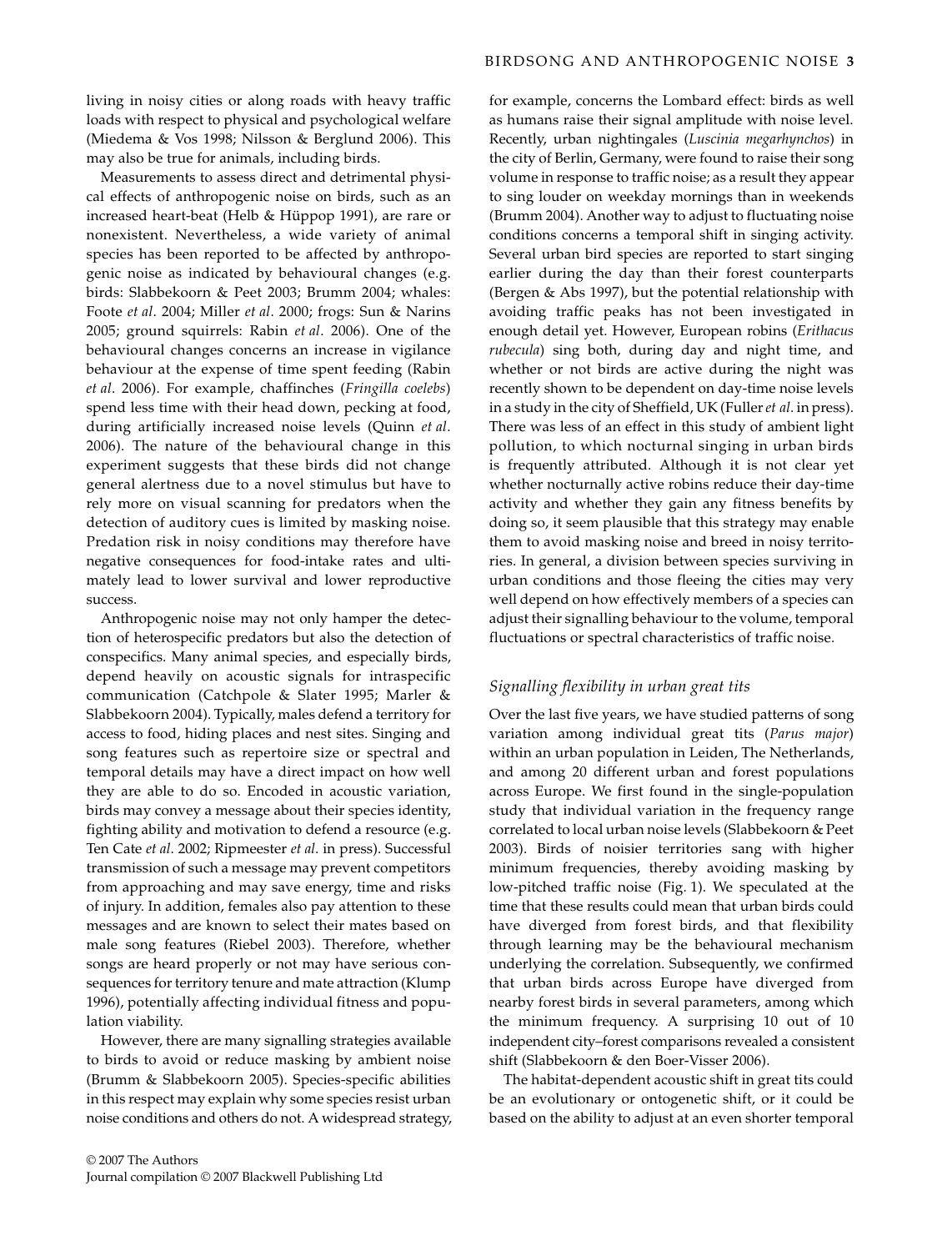

**Fig. 1** Sonograms of a three-note song type recorded in an urban habitat, with a relatively high minimum frequency (3.8 kHz, left graph) and of a three-note song type recorded in a forest habitat with a relatively low minimum frequency (2.7 kHz, right graph). The centre panels illustrate the energy concentration of each of the spectral components present in the song, normalized at an equal amplitude and contrasted, at an arbitrary level, against the energy distribution of a typical anthropogenic sound spectrum of urban traffic noise. Noise levels gradually increase towards lower frequencies, and the figure illustrates that critical signal-to-noise ratios leading to perceptual problems are more likely for notes of low frequency. As a consequence, song types without relatively low notes will on average be heard better in noisy cities.

scale (Patricelli & Blickley 2006). It is known from longterm field observations that great tits are probably capable of postdispersal adjustment of song-type repertoires guided by vocal interactions with neighbours (McGregor & Krebs 1989). Noisy conditions may affect such social influences through selective copying or selective reinforcement: song types of neighbours that are not heard well may not be copied, and song types sung but hardly eliciting a response from neighbours may be dropped. Recently, we found that adult males are even more flexible than previously thought. We played back unfamiliar song types and assessed the repertoire of a series of males before and after playback (Franco & Slabbekoorn, unpublished). The song-type repertoire size remained relatively constant over the season, but the rates at which different song types were sung varied and the repertoire composition was sometimes modified dramatically within a week. This shows that great tits have a larger repertoire memorized than they actually sing at a time or that they can make up new song types late in life. Most importantly, this means they have remarkably flexible singing behaviour. They are capable of mobilizing a large set of song types to adjust to new neighbours or possibly to new noise conditions.

The singing behaviour and repertoire flexibility of great tits has likely evolved to fit their social system in the context of the original forest habitat. They may be just lucky in the sense that these features turn out to be very suitable for coping with dramatic and, evolutionarily speaking, sudden rises in anthropogenic noise levels. The ability to spectrally adjust their song after dispersal to the local circumstances of a breeding territory, and this potentially throughout life, may be key to urban success. At the same time, despite the fact that they remain in cities breeding at relatively high densities, it is not certain that great tits are not at all negatively affected by anthropogenic noise (see Box 1). However, their acoustic counter-strategy seems at least sufficient for urban populations to survive under potentially suboptimal conditions (also see Junker-Bornholdt *et al.* 1998). Our results from the single-population study have now been independently replicated in two other North American bird species that are also very successful in urban environments (house finch, *Carpodacus mexicanus*: Fernández-Juricic *et al*. 2005; song sparrow, *Melospiza melodia*: Wood & Yezerinac 2006). An earlier study on chaffinches did not find a correlation between traffic noise levels and call characteristics (Skiba 2000). Nevertheless, this species, which can be very common in cities, does show the same increase in minimum frequency of their songs with varying levels of natural river noise (Brumm & Slater 2006). We are now waiting for data showing that bird species which are less successful in noisy areas are lacking the ability of spectral adjustment through repertoire changes.

# *Divergent phenotypes in great tits: a case for urban speciation?*

Behavioural plasticity may allow urban birds enough time to evolve and adapt to human-altered environments. Although it is possible, currently there is no evidence that the acoustic divergence between city and forest tits involves any microevolutionary changes and associated genetic differentiation. However, habitat-dependent divergence in a sexual trait like song in birds may play an important role in population divergence and ecological speciation (Slabbekoorn & Smith 2002a, b), and we may be able to consider urban speciation. Species with a distribution across ecological gradients may evolve different subpopulations in different habitats. These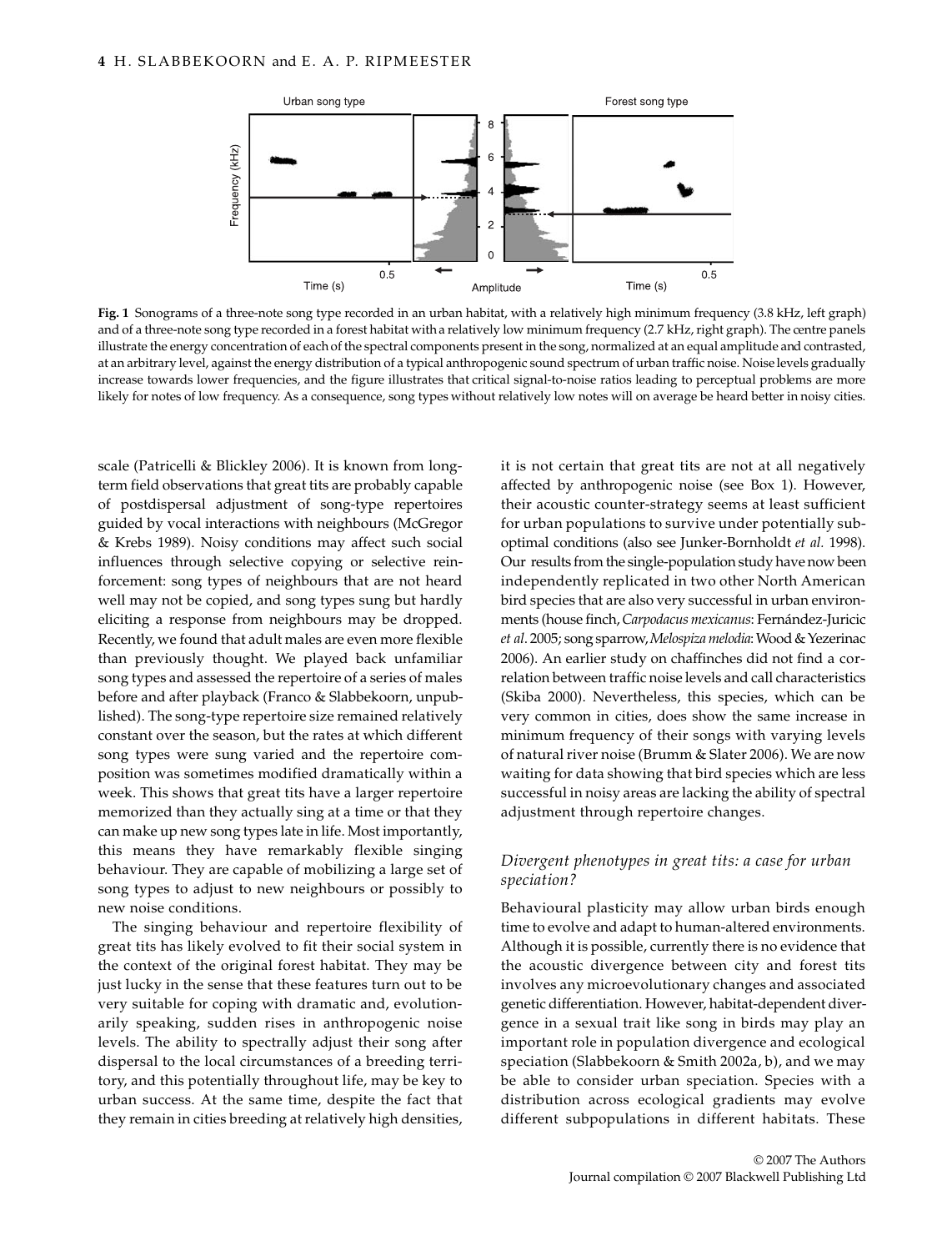## **Box 1 Is singing low important to great tits?**

There is a general relationship in birds between body size and frequency of pitch: larger species typically sing lower. Small birds with small vocal organs may be lacking the power, the essential size of the vibrating source, or the suitable resonance features of the vocal tract, that allow the production of low-pitched sounds. This creates the possibility of using low frequencies as a way to signal condition or size to competitors and potential mates (Ten Cate *et al*. 2002). However, we do not know whether intraspecific variation in male body measures is related to the minimum frequency in great tits, nor do we know if female great tits prefer males singing low-pitched songs. If it were hard for great tits with a territory to sing low, you may expect that they sing songs relatively high in pitch when the motivation to sing is low. Such a situation occurs at the end of the breeding season, in both urban and forest habitat. Males still sing their stereotypic song types but the resources at stake in their territory have decreased in value until the start of the next breeding season. A decline in motivation to sing is clear from a decline in number of repeated songs (phrases) in a strophe, independent of habitat: in the city of Rotterdam from six to three phrases, and in the forest called the Liesbos from six to four phrases on average ( $ANOVA: F_{2,100} = 27.4, P < 0.001$ ). Interestingly, controlling for habitat differences, we found that the minimum frequency increases dramatically when recordings from relatively early in the season (early April: 'Early') are compared to recordings from late in the season (late May: 'Late', anova:

subpopulations may show genetic divergence in fitnessrelated traits related to morphology, physiology, neurobiology or life-history. Congruent geographical patterns of variation in sexual and fitness-related traits may arise because varying environmental selection pressures in different habitats shape both types of traits. Congruent patterns may also emerge because acoustic changes are an inherent result of, for example, changes in bill morphology (Slabbekoorn & Smith 2000; Podos *et al*. 2004). As a consequence, under both conditions, songs may guide female birds to the locally adapted males, accelerating the process of reproductive divergence. The fact that many birds learn their songs from conspecifics adds a layer of complexity (Baker & Cunningham 1985; Slabbekoorn & Smith 2002b), as it will accelerate phenotypic divergence among populations but may actually constrain genetic differentiation (Ellers & Slabbekoorn 2003). Nevertheless, divergence in learned song will still

 $F_{2,100}$  = 7.8, *P* < 0.01). We therefore hypothesize that it may be an important signal of quality to have lowpitched notes in the song type repertoire, which may cause a trade-off especially for the urban birds in noisy territories. Low-frequency noise may constrain the capacity to signal individual qualities: urban birds may need to choose between being heard well or being rated high as a competitor or mate. High noise levels may increase the number of intruding competitors needing physical combat and may affect the number and quality of potential mates that are attracted. Consequently, although great tits are successful in cities, and even though they show a remarkable flexibility in spectral adjustment to local noise conditions, this does not mean that traffic noise interference is not harmful to individual birds.



increase the rate and chance of speciation for a subset of evolutionary scenarios (Lachlan & Servedio 2004; Ellers *et al*. unpublished).

In terms of gene flow, it may be improbable that urban habitat could generate phenotypically distinct and reproductively isolated subpopulations, as cities are typically scattered geographically and form a patchy network within a matrix of forested and agricultural area (Marzluff 2005). Habitat imprinting, on the other hand, may strongly influence dispersal patterns, and urban-borne birds may preferentially settle in urban territories (see e.g. Septon *et al*. 1995). In terms of consistent directional selection, despite considerable heterogeneity within urban habitat, some urban selection pressures are clearly distinct and dramatically different from those in more natural habitat. These consistent habitat-dependent selection pressures may have the potential for driving divergence of an urban phenotype despite ongoing gene flow.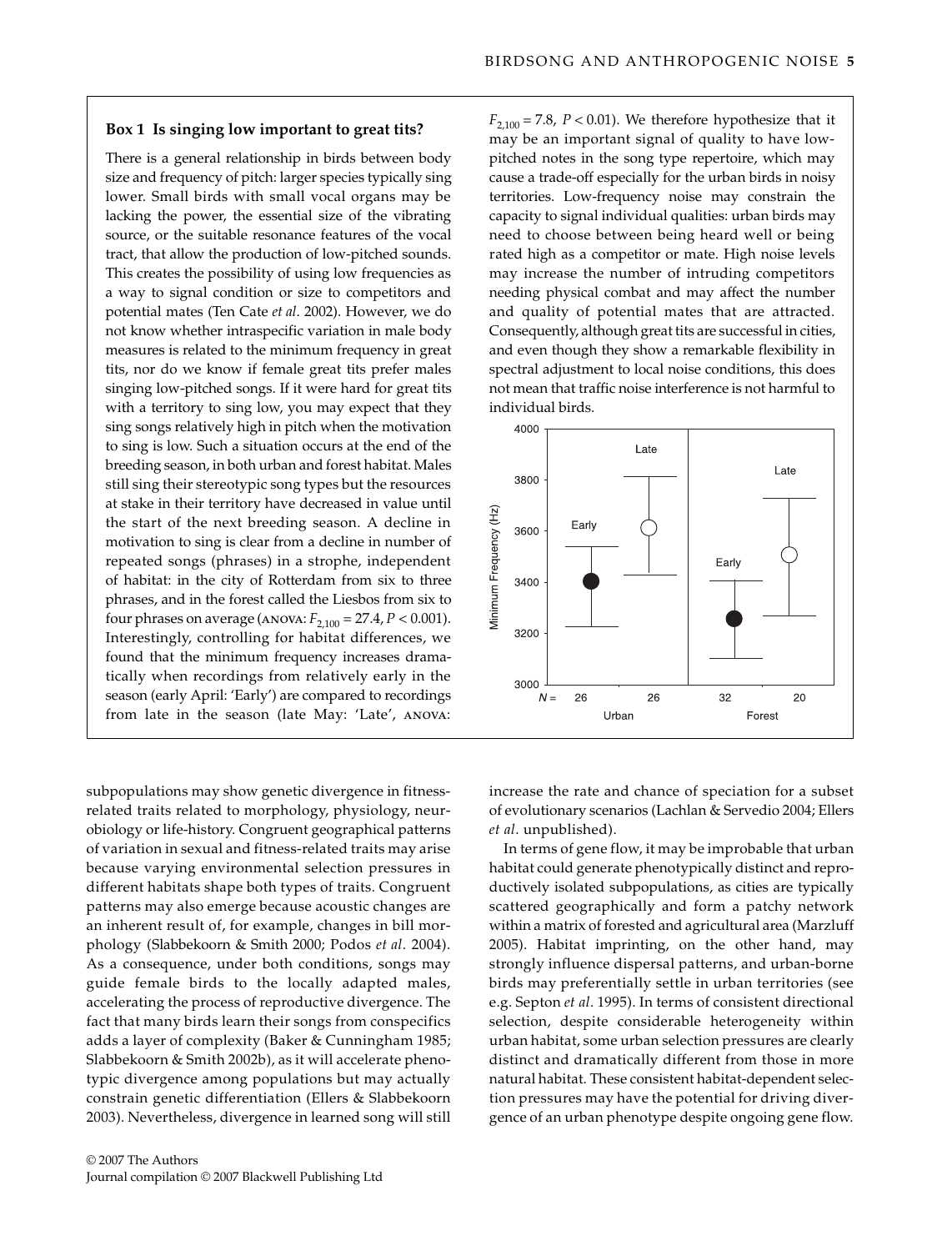We are not aware of any publications on gene flow, or dispersal, between urban and nonurban populations of great tits, but there are some studies on urban-related phenotypic divergence. Plastic environmental responses were found for carotenoid-derived plumage coloration, with urban birds being less yellow compared to forest birds (Horak & Lebreton 1998) and also for timing of reproduction and clutch size, with later and smaller broods in (sub)urban great tits compared to their forest counterparts (Riddington & Gosler 1995). Another study, not involving urban habitat, addressed the balance between the response to divergent selection pressures and levels of gene flow over a very short distance. A partial crossfostering experiment with great tits of two qualitatively different parts of Wytham Woods in Oxfordshire, UK, allowed the separation of genetic and environmental sources of variation (Shapiro *et al*. 2006). Nestlings in the high-quality part of the forest were larger, heavier and in better condition than in the low-quality part irrespective of the part from which they originated. Interestingly, in addition, significant differences in condition and shape could be attributed to area of origin, suggesting genetic differentiation. The areas of varying quality in this comparison were only a few kilometres apart and interconnected by forest, which reveals the evolutionary potential of divergent selection in ecologically distinct habitat for driving populations apart. Another recent and smallscale study on great-tit populations also reported interesting findings with respect to the balance between divergent selection and gene flow. A biased influx of birds from the mainland to only one side of the Dutch island of Vlieland created a local abundance of breeding birds that were not locally adapted (Postma & van Noordwijk 2005).

# *Evidence for microevolutionary changes in urban habitat*

The evidence for genetic differentiation related to anthropogenic selection pressures in cities is also still scarce when we look at bird species beyond great tits. A nice example of selection in an urban environment driving evolutionary change is found in an exceptional urban bird population on the campus of the University of California in San Diego, USA. Dark-eyed juncos (*Junco hyemalis*) have been breeding in this urban setting since the early 1980s (Yeh & Price 2004). The birds were presumably winter visitors that decided to stay instead of return to their natural breeding habitat: montane pine forest at least more than 70 km away (Nolan *et al*. 2002). Population comparisons and a common-garden experiment with hand-raised birds revealed that wing- and tail size, as well as a sexual trait (the amount of white in the tail) has diverged on campus beyond the extend attributable to phenotypic plasticity or drift (Rasner *et al*. 2004; Yeh 2004). However, there was only limited evidence for song divergence between this

small urban population of about 70 pairs and four forest populations (Slabbekoorn *et al*. 2007). Although there were strong indications for divergent selection pressures on acoustic signals related to sound transmission, sexual selection based on song may be relaxed, as suggested by a reduced response to playback of junco songs in the urban population (Newman *et al*. 2006). The urban juncos make a strong case for microevolutionary changes related to anthropogenic selection pressures, but they require more study and better replication to increase our insight into the role of song in urban speciation.

Another bird species for which there is growing evidence for urban-related population divergence is the European blackbird (*Turdus merula*), a very common city bird in most parts of Europe (Luniak *et al*. 1990). Urban blackbirds breed in higher densities and start breeding earlier in the year than their forest counterparts (Partecke 2003). A common garden experiment, with nestlings collected in the city of Munich and the nearby Lichtenauer Forest, revealed phenotypically plastic divergence but also suggested that some of the variation reflects genetic differentiation (Partecke *et al*. 2004, 2005, 2006a). The habitat-dependent difference in timing of reproduction corresponds to an earlier initiation of the development of the reproductive system in male and female urban birds (Partecke & Gwinner 2007). The prolonged breeding season allows urban individuals to have more breeding attempts per year than individuals from forests, who on the other hand have a larger clutch size and more fledglings per successful nest (Gregoire 2003). Urban blackbirds also live longer than forest birds (Luniak *et al*. 1990), have a smaller tendency to migrate (Stephan 1999; Partecke & Gwinner 2007) and have a lower acute corticosterone stress response (Partecke *et al*. 2006b). Finally, a pattern of habitat-dependent divergence starts to emerge from several studies at different geographical locations, with blackbirds from cities and forests being distinct from each other in several morphological measures (Lippens & van Hengel 1962; Partecke 2003; Ripmeester & Slabbekoorn, unpublished).

European blackbirds may become the first bird species for which there is evidence for urban habitat-related divergence in both, fitness-related traits (as described above) and acoustic traits (Ripmeester & Slabbekoorn, unpublished). We are in the process of testing with playback recordings whether urban songs trigger stronger responses in city birds than in forest birds and vice versa. At the moment, we do not know yet whether congruent habitat-dependent divergence in song and morphology promotes the process of urban speciation. There is also no information available yet about habitat-guided dispersal, although a first study on divergence in neutral markers between the urban and forest birds of the common garden experiment in Germany could not confirm such a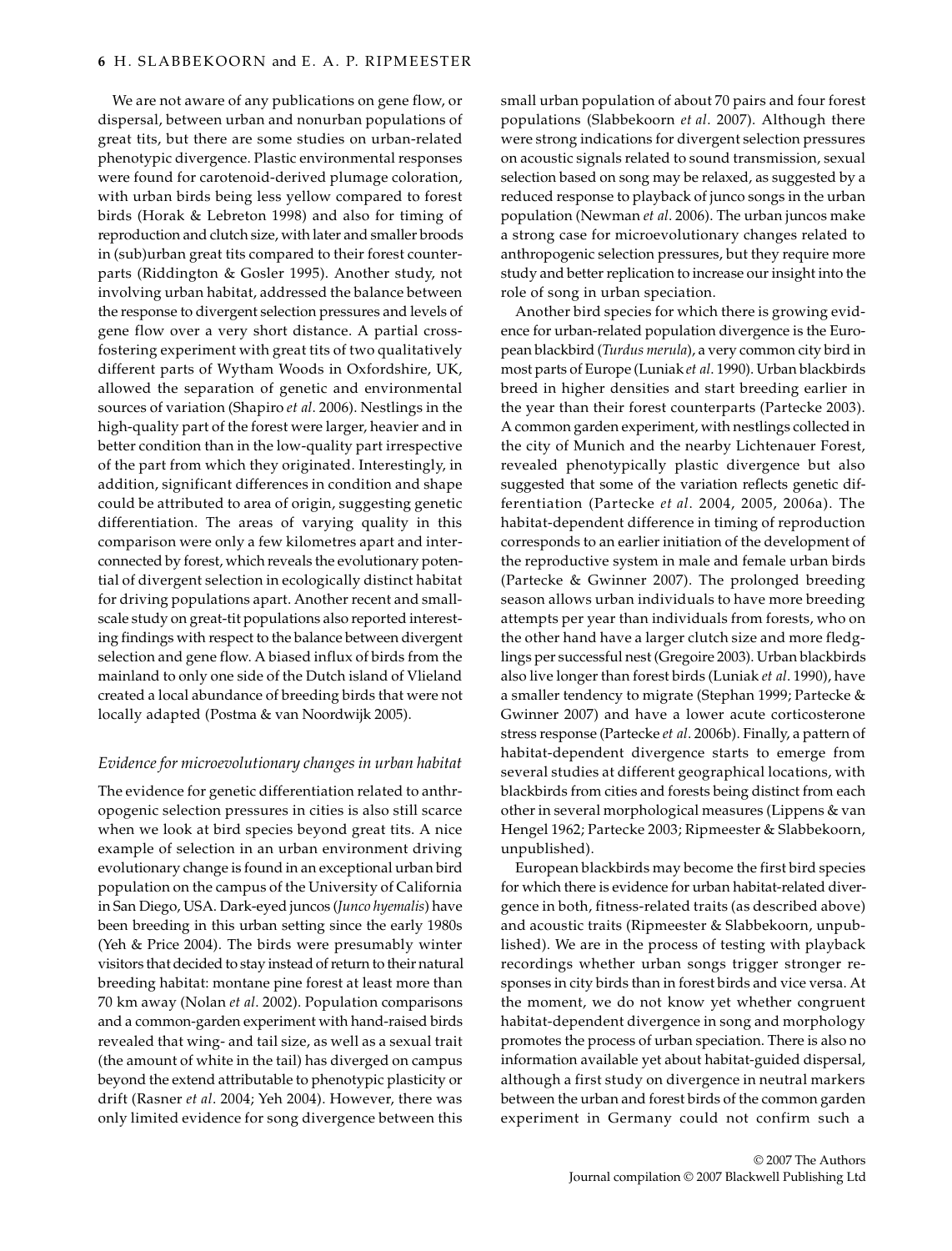phenomenon (Partecke *et al*. 2006a). It is clear, however, that the aspects of coding and neutral genetic divergence between urban and forest blackbirds warrant further investigation and several complementary studies are on the way.

# *Considerations on making bird breeding habitat more quiet*

It is possible to make bird breeding habitat close to, or surrounded by, anthropogenic noise sources more quiet. We can build noise barriers, make depressed highways or underground tunnels (e.g. Maekawa 1977), or introduce porous road surfaces, speed limitations and restrictions on allowable noise emissions for road traffic related to engine features, break systems and tire types (e.g. Sandberg 1991). There are many examples of successful implementation of these techniques, typically to reduce noise exposure to humans. This means that the main threshold for applications to the benefit of wildlife will likely be the financial costs. However, when considering expensive mitigating measures, it is very important to realize that birds and humans often benefit from the same, or only slightly modified, measures. Urban birds live and breed near human residences, and birds of more natural areas inhabit space often used for recreational activities. The importance to human health and well-being can be used as additional arguments for installing measures to improve bird-breeding areas. In cases where noise barriers are already in place to the benefit of humans, small cost-effective modifications (e.g. increased height, added absorbent) could be a successful strategy (see Box 2).

Urban planners are increasingly aware of the need to consider noise pollution in constructing cities and residential neighbourhoods from a human perspective (Grimm *et al*. 2000; Yli-Pelkonen & Niemelä 2005; Bucur 2006; Nilsson & Berglund 2006). For example, the idea of urban canyons has received considerable attention: the use of relatively continuous rows of office buildings or apartment flats separating noisy human activities from living space in which noise is not appreciated (de Ruiter 2004). This living space may concern pedestrian areas, urban parks and private gardens, all areas in which urban birds would also benefit from reduced noise levels. The strategy of urban canyons also entails concentration of noise sources: canalization of traffic in a limited number of busy through-roads. This will limit the number of canyons to be constructed and make plans economically more feasible (Thorsson & Ögren 2005). Similarly, it is more realistic to concentrate on a restricted set of specified areas which are shielded from noise, instead of trying to reduce noise levels in all public areas (Kihlman & Kropp 2001; Thorsson *et al*. 2004). Urban canyons and 'quiet zones' provide people living in noisy cities with access to

at least some quiet areas nearby, which may be a last resort for noise-sensitive bird species at the same time. In the best scenario, bird-breeding data and speciesconservation values would be incorporated in the process of selecting the areas to be relieved from urban racket.

More and more tools have been developed to assist policy makers to predict and extrapolate noise levels spatially, based on traffic flow, vehicle types and distance to the road (e.g. Horoshenkov *et al*. 1999; Li *et al*. 2002; de Coensel *et al*. 2005). Spatial extrapolation has also been applied to reveal the impact of traffic noise on bird habitat by using road effect-distances based on general dBthreshold values that are just acceptable for birds, and which depend on habitat type and target species (Reijnen *et al*. 1997). For example, roads with 50 000 vehicles a day result in effect-distances from 75 to 930 meters for grassland species and from 60 to 810 meters for woodland species, as was shown by a meta-analysis combining nine studies (Reijnen & Foppen 2006). Highways may negatively affect bird-breeding habitat in a variety of ways, as stated earlier (e.g. collision, chemical pollution). However, visual disturbance and noise are the primary factors that reach furthest in open habitat, while noise is the single most important factor impacting forested habitat beyond 50 meters from the road (Reijnen & Foppen 2006).

## *The importance of temporal and spectral overlap*

Birds often have a diurnal cycle of vocal activity which matches periods of optimal sound transmission early in the day (Staicer *et al*. 1996; Brown & Handford 2003). Diurnal fluctuations in anthropogenic noise levels are also highly stereotypic with, not surprisingly, noise peaks during the morning and evening rush hour (Jabben *et al*. 2001). Interestingly, traffic jams during these periods may bring down noise levels because of lower driving speeds. Most importantly, however, this means that dawn chorus and rush hour can co-occur at optimal times for sound transmission depending on latitude and season (see Warren *et al*. 2006). Good signalling periods are thus disproportionally affected due to temporal overlap with traffic activity.

The fact that there are often periods during the day in which anthropogenic noise is most detrimental due to concentration of bird singing activity and optimal noise-transmission conditions seems 'bad luck' but also provides the opportunity to ecologically sensible noise control. Reducing traffic flow for short but crucial periods of time, for example, on roads through nature reserves, will raise habitat quality for breeding birds with limited impact on human activities. Similarly, on a slightly larger temporal scale, traffic limitations through sensitive areas during the critical period in spring, when males vocally attract females, could also significantly improve habitat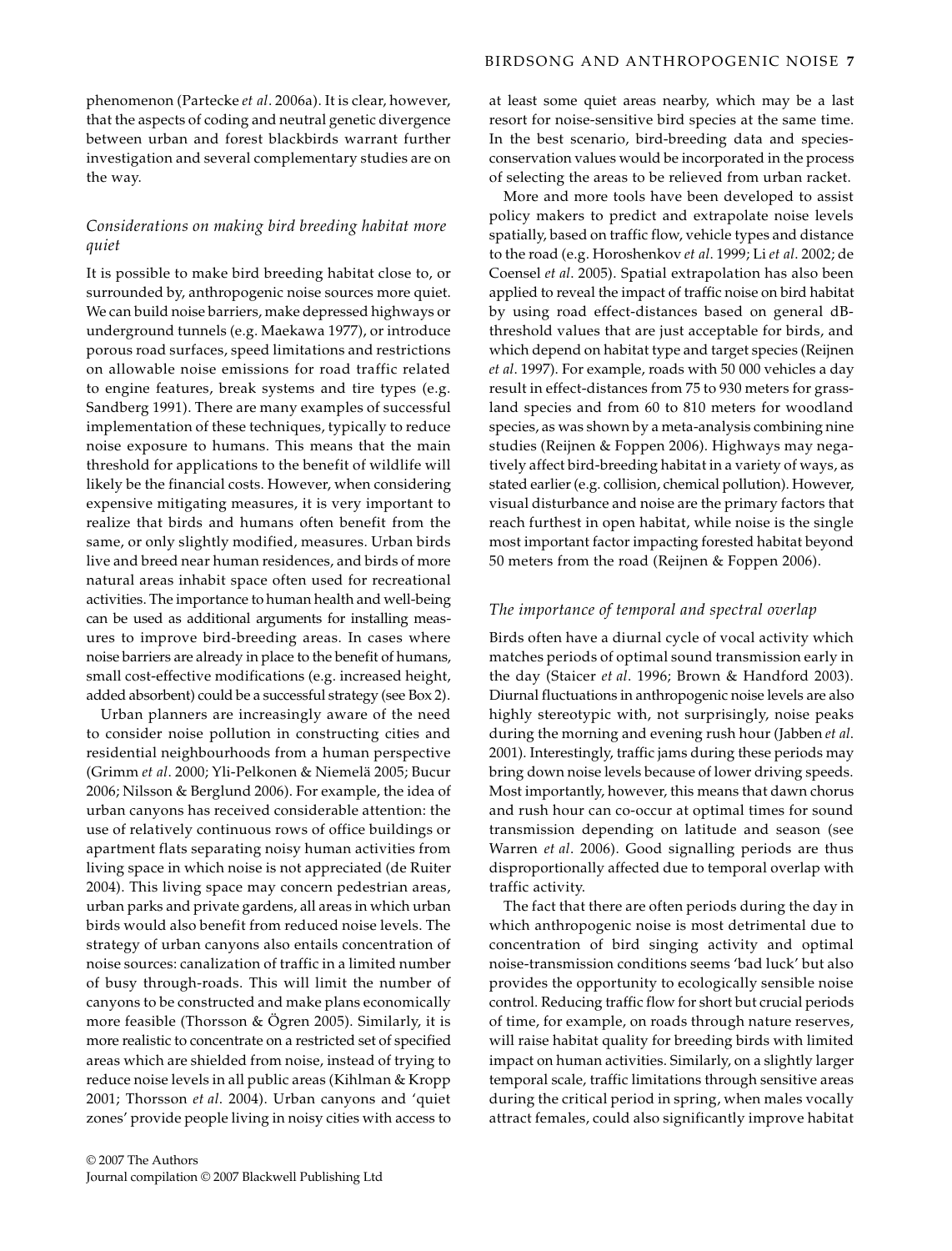## **Box 2 Noise barriers for birds**

Raising a barrier between the noise source and bird breeding habitat can lead to a significant reduction in detrimental noise levels. Vegetation is only of limited use, although the effectiveness will increase with stem and leaf density and width of the zone (e.g. Cook & van Haverbeke 1972; Bucur 2006). A solid barrier as close as possible to the noise source will be most effective (Maekawa 1977; Ishizuka & Fujiwara 2004). Adding an overhang on the road side or increasing the height of a barrier which is already in place to benefit pedestrians at ground level (A), could be a very cost-effective measure to the benefit of flying and tree-dwelling birds at a higher level (B). It is usually also easier to filter out the bird-relevant frequency components of traffic or industrial noise than to block the lower frequencies. Construction details and barrier shape especially can have a big impact in the frequency range between 2.0 and 8.0 kHz. For example, sound-pressure levels at the barrier's edge (= secondary point of radiation) can be significantly decreased by installing a soft, absorbent material on top. This will lead to a decrease in the noise level behind the barrier, especially in the field below the barrier height (A). Specific shapes of the barrier top with multiple diffracting edges may add to this effect. For example, T–shaped noise barriers with soft material on top only have to be three meters high to be as effective

as a 10-metre high rigid–edged plain barrier (Ishizuka & Fujiwara 2004). This effect steadily gets stronger with frequencies above 250 Hz, also for the sound field above barrier height (B), which concerns the habitat layer typically most important for acoustic signalling in many bird species (Slabbekoorn 2004). Noise barriers at both sides of a road shield areas in both directions, but multiple reflections and scattering effects between the barriers will reduce the shielding capacity. Noise levels become higher especially above the barrier compared to a single barrier situation (Maekawa 1977). Buildings by the side of a busy road typically also increase noise levels within the street or urban canyon (Oldham & Radwan 1994; Heutschi 1995). Both inside and outside urban areas, the problem can be brought down by noise abatement schemes using a more absorbent ground surface and intermittent or continuous absorbers on the walls of buildings or noise barriers (Horoshenkov *et al*. 1999). Placing noise barriers at an angle will also reduce the impact of reflections by beaming them more upward into the sky or downward back towards the tarmac. Finally, the choice of construction material or absorbent matter may make noise barriers also birdfriendly in nonacoustic ways. Combination barriers incorporating trees or shrub layers can reduce the negative impact of an artificial, visual barrier in the landscape, and potentially provide nesting and foraging opportunities.



quality. These critical periods can be quite brief, as in some migratory species, for example, where males arrive at the breeding grounds just before the females. For such species, male singing effort peaks upon arrival and may already decline after one or two weeks.

In addition to seasonal and diurnal fluctuations in bird singing activity and noise levels, more short-term fluctuations may also warrant some attention. Fluctuating noise levels in terms of overall amplitude are usually more annoying to humans than relatively continuous noise levels,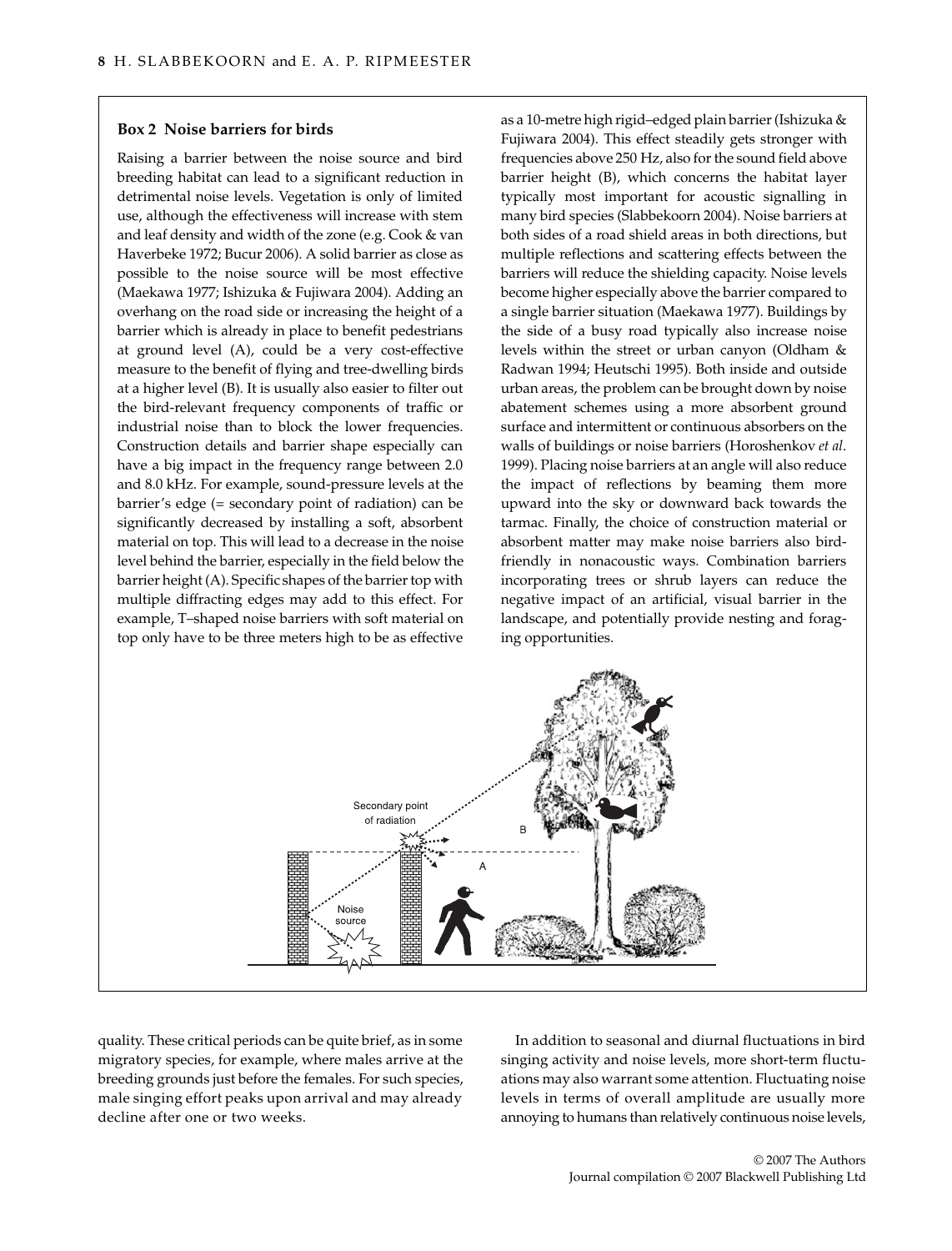especially when areas are relatively quiet overall with sudden unpredictable noise peaks (de Coensel *et al*. 2005). For birds, mean noise levels may similarly not describe the potential for auditory masking or stress levels adequately. Therefore, analyses of sound-level fluctuations in time can add a relevant descriptor capturing more of the dynamics of noise interference.

Traffic-noise fluctuations in terms of frequency are chaotic, but most of the common anthropogenic noise sources show a general decrease in amplitude from low to high frequencies. Bird species in many taxa, such as doves, owls, corvids, woodpeckers, herons and rails use frequencies well below 1.0 kHz. Whether or not species in these groups occur in urban areas or along highways (and some are typically abundant within these habitat types) is probably largely determined by other factors than the impact of noise interference. However, declining signalling efficiency may influence the balance between costs and benefits of city life, especially for those species relying on vocalizations for long-distance communication. Not many noncorvid songbirds use frequencies below 2.0 kHz. The majority of these species uses a bandwidth of 3.0–6.0 kHz, starting at 2.0 or 3.0 kHz and often going up to around 8.0 kHz. The few songbirds that do use very low frequencies down to 1.0 kHz, typically use wideband songs with a bandwidth of about 6.0–9.0 kHz (examples are: European blackbird; nightingale; house sparrow, *Passer domesticus*; European starling, *Sturnus vulgaris*; house martin, *Delichon urbica*), and may therefore be less vulnerable to noise pollution (although we do not know yet whether this is true). Few songbird species rely just on relatively low frequencies, but species that do, like the oriole (*Oriolus oriolus*), the great reed warbler (*Acrocephalus arundinaceus*) and the mistle thrush (*Turdus viscivorus*), may for this reason be relatively sensitive to the masking effect of traffic noise.

A study on distribution and breeding success of great reed warblers in a wetland area in the central part of The Netherlands provides interesting support for the suspected sensitivity to noise in this species (Foppen & Deuzeman 2007). A reed bed in the Vossemeer was known to be inhabited by about 5–10 pairs of reed warblers up until the early 1990s. This reed bed has not changed much since, but it is now situated right beside a road (Vossemeerdijk) with a few thousand cars passing by per day. In the last 15 years, typically only one or two territories each spring have been occupied by singing reed warblers. However, in two years (2003 and 2004) the road was closed to traffic for a substantial time during spring due to road works. The absence of the usual traffic was correlated with an increase from two in 2002 to seven territories in 2003. The return of the noise source was correlated with a decline from five in 2004 back to one territory in 2005. These fluctuations over the course of four seasons constitute only anecdotal evidence, but they do suggest that the vulnerability to a masking of the low-pitched song by traffic noise may have contributed to the overall decline in reed warbler territories in this area since the early 1990s.

Although low-frequency bird songs are most affected by typical anthropogenic noise, it is not true that higher frequencies are free of the impact of anthropogenic noise interference. Masking depends on the amplitude of the acoustic signal relative to the amplitude of the ambient noise within the same frequency range (Lohr *et al*. 2003; Brumm & Slabbekoorn 2005), both measured at the receiver. So, the impact on detection and recognition of acoustic detail can still be serious and deleterious for faint high-pitched notes. Also, high-pitched songs heard at a large distance from the singer, with the receiver potentially being closer to the noise source, may be hampered by the high component of traffic noise which has most energy at low frequencies.

## **Conclusions**

It is becoming more and more clear that the omnipresence of anthropogenic sounds is not only detrimental to human health and well-being, but can also negatively affect birds. Efforts to bring down anthropogenic noise levels to the benefit of bird-breeding areas will almost certainly encounter financial trade-offs. Mitigating measures are typically expensive or counteract economic values, for instance by slowing down, or putting restrictions on, traffic flow. When considering or arguing for expensive noise-reducing actions, it is very important to realize that birds and humans often benefit from the same or only slightly modified measures.

It is obvious from the remarks above on song spectra that we need a thorough comparative study to assess noise sensitivity of bird communities, or at least of those species of high conservation value. Although it may be true in general that making habitat more quiet will improve breeding conditions for many species, we still lack much essential data to guide conservation efforts with adequate detail. Optimally, such data would come from a comparative study that includes experimental assessment of developmental flexibility, tolerance to spectral range reduction and an assessment of the fitness consequences of masking (cf. Habib *et al*. 2007). Data on urban survivors, such as the great tit (Slabbekoorn & Peet 2003; Slabbekoorn & den Boer-Visser 2006), as well as urban 'losers' will be valuable to generate the insight needed to come up with ecologically solid recommendations.

Behavioural flexibility, such as song plasticity in postdispersal adjustment to neighbours under local noise conditions, may allow some species more time to adapt to human-altered environments. Consequently, thriving urban populations may be diverging from their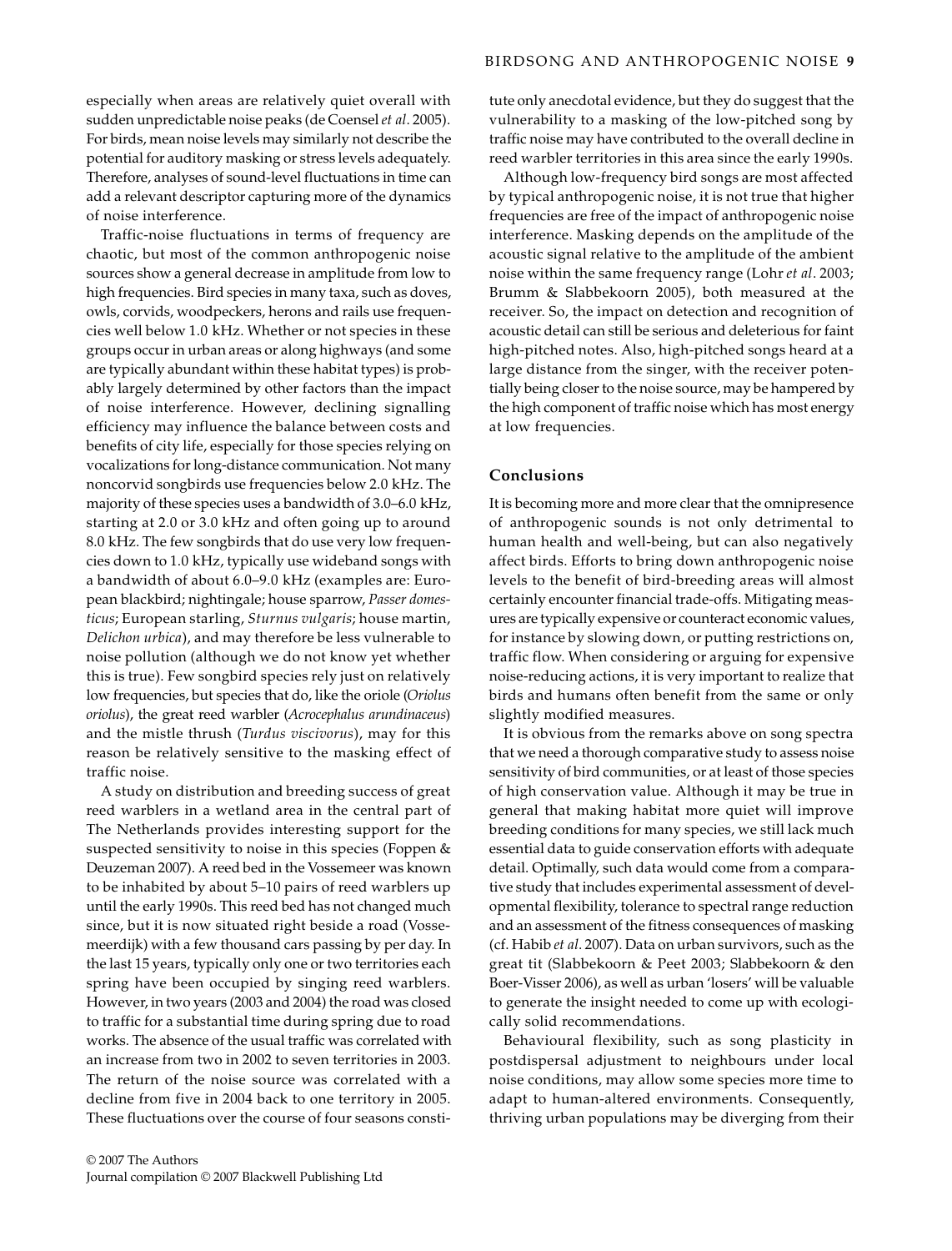forest counterparts in several traits and may be on a track towards becoming even more successful and potentially an independent urban species. However, this may be true for a 'lucky' few, since many species will not be able to go down this fortunate path. Hopefully in the near future, we will be able to explain which species are negatively affected by anthropogenic noise and why. For those situations for which there is the political will and the financial support to reduce detrimental noise exposure, we hope our considerations on making bird breeding habitat more quiet will prove to be useful.

## **Acknowledgements**

We thank Ruud Foppen, Evert de Ruiter and Machteld Verzijden for helpful comments on earlier drafts of the manuscript. The work on songs of urban great tits was supported by a PULS-grant from the Netherlands Organization for Scientific Research (NWO, ALW-project 831.48.006).

## **References**

- Babisch WF, Beule B, Schust M *et al*. (2005) Traffic noise and risk of myocardial infarction. *Epidemiology*, **16**, 33–40.
- Baker MC, Cunningham MA (1985) The biology of bird song dialects. *Behavioral and Brain Sciences*, **8**, 85–100.
- Bergen F, Abstract M (1997) Etho-ecological study of the singing activity of the blue tit (*Parus caeruleus*), great tit (*Parus major*) and chaffinch (*Fringilla coelebs*). *Journal für Ornithologie*, **138**, 451–467.
- Bolger DT, Scott TA, Rotenberry JT (1997) Breeding bird abundance in an urbanizing landscape in coastal southern California. *Conservation Biology*, **11**, 406–421.
- Bonier F, Martin PR, Sheldon KS *et al*. (2007) Sex-specific consequences of life in the city. *Behavioural Ecology*, **18**, 121–129.
- Brown TJ, Handford P (2003) Why birds sing at dawn: the role of consistent song transmission. *Ibis*, **145**, 120–129.
- Brumm H (2004) The impact of environmental noise on song amplitude in a territorial bird. *Journal of Animal Ecology*, **73**, 434–440.
- Brumm H, Slabbekoorn H (2005) Acoustic communication in noise. *Advances in the Study of Behavior*, **35**, 151–209.
- Brumm H, Slater PJB (2006) Ambient noise, motor fatigue, and serial redundancy in chaffinch song. *Behavioral Ecology Sociobiology*, **60**, 475–481.
- Bucur V (2006) *Urban Forest Acoustics*. Springer-Verlag, Berlin, Heidelberg.
- Catchpole CK, Slater PJB (1995) *Bird Song: Biological Themes and Variations*. Cambridge University Press, Cambridge.
- Clergeau P, Savard J-PL, Menechez G, Falardeau G (1998) Bird abundance and diversity along an urban-rural gradient: a comparative study between two cities on different continents. *Condor*, **100**, 413–425.
- Clergeau P, Croci S, Jokimäki J *et al*. (2006) Avifauna homogenization by urbanization: Analysis at different European latitudes. *Biological Conservation*, **127**, 336–344.
- de Coensel B, de Muer T, Yperman I, Botteldooren D (2005) The influence of traffic flow dynamics on urban soundscapes. *Applied Acoustics*, **66**, 175–194.
- Cook DI, van Haverbeke DF (1972) Trees, shrubs, and land-forms for noise control. *Journal of Soil and Water Conservation*, **27**, 259–261.
- Ellers J, Slabbekoorn H (2003) Song divergence and male dispersal among bird populations: a spatially explicit model testing the role of vocal learning. *Animal Behaviour*, **65**, 671–681.
- Fernández-Juricic E, Poston R, De Collibus K *et al*. (2005) Microhabitat selection and singing behavior patterns of male house finches (*Carpodacus mexicanus*) in urban parks in a heavily urbanized landscape in the Western U.S. *Urban Habitats*, **3**, 49–69.
- Foote AD, Osborne RW, Hoelzel AR (2004) Whale-call response to masking boat noise. *Nature*, **428**, 910.
- Foppen RPB, Deuzeman S (2007) De Grote karekiet in de noordelijke randmeren; een dilemma voor natuurontwikkelingsplannen!? *De Levende Natuur*, **108**, 20–26.
- Forman RTT, Alexander (1998) Roads and their major ecological effects. *Annual Reviews in Ecology and Systematics*, **29**, 207–231.
- Forman RTT, Reineking B, Hersperger AM (2002) Road traffic and nearby grassland bird patterns in a suburbanizing landscape. *Environmental Management*, **29**, 782–800.
- Fuller RA, Warren PH, Gaston KJ (in press) Daytime noise predicts nocturnal singing in urban robins. *Biology Letters*.
- Gavett AP, Wakeley JS (1986) Blood constituents and their relation to diet in urban and rural sparrows. *Condor*, **88**, 279–284.
- Gregoire A (2003) Démographie et différenciation chez le Merle noir *Turdus merula*: liens avec l'habitat et les relations hôtesparasites. Dissertation at the University of Bourgogne, Bourgogne, France.
- Gregoire A, Faivre B, Heeb P, Cezilly F (2002) A comparison of infestation patterns by Ixodes ticks in urban and rural populations of the Common Blackbird *Turdus merula*. *Ibis*, **144**, 640–645.
- Grimm NB, Grove JM, pickett STA, Redman CL (2000) Integrated approaches to long-term studies of urban ecological systems. *Bioscience*, **50**, 571–584.
- Habib L, Bayne EM, Boutin S (2007) Chronic industrial noise affects pairing success and age structure of ovenbirds Seiurus aurocapilla. *Journal of Applied Ecology*, **44**, 176–184.
- Helb H-W, Hüppop (1991) Herzschlagrate als Mass zur Beurteilung des Einflusses von Störungen bei Vögeln. *Ornithologenkalender 1992*. Aula Verlag, Wiesbaden.
- Heutschi K (1995) A simple method to evaluate the increase of traffic noise emission level due to buildings. *Journal of Applied Acoustics*, **44**, 259–274.
- Horak P, Lebreton J-D (1998) Survival of adult great tits *Parus major* in relation to sex and habitat; a comparison of urban and rural populations. *Behavioural Ecology and Sociobiology*, **140**, 205–209.
- Horoshenkov KV, Hothersall DC, Mercy SE (1999) Scale modelling of sound propagation in a city street canyon. *Journal of Sound and Vibration*, **223**, 795–819.
- Illner H (1992) Effects of roads with heavy traffic on grey partridge (*Perdix perdix*) density. *Gibier Faune Sauvage*, **9**, 467–480.
- Ishizuka T, Fujiwara K (2004) Performance of noise barriers with various edge shapes and acoustical conditions. *Applied Acoustics*, **65**, 125–141.
- Jabben J, Potma CJM, Swart WJR (2001) Continuous monitoring of noise emission from roadways. *Inter-noise, International Congress and Exhibition on Noise Control Engineering*. Den Haag, the Netherlands.
- Junker-Bornholdt R, Wagner M, Zimmerman M *et al*. (1998) The impact of a motorway in construction and after opening to traffic on the breeding biology of great tit (*Parus major*) and blue tit (*P. caeruleus*). *Journal of Ornithology*, **139**, 131–139.
- Katti M, Warren PS (2004) Tits, noise and urban bioacoustics. *Trends in Ecology and Evolution*, **19**, 109–110.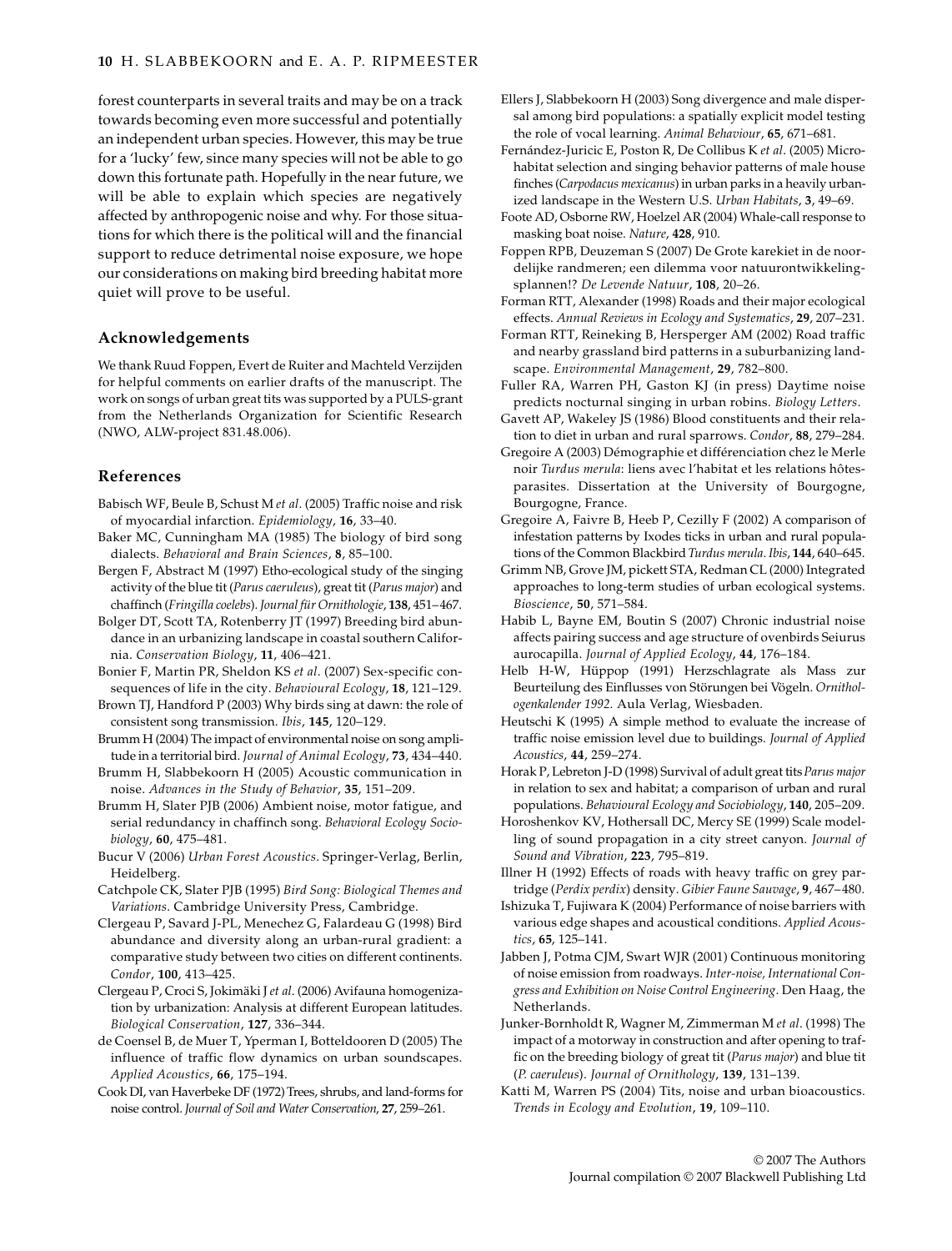## BIRDSONG AND ANTHROPOGENIC NOISE 11

- Kihlman T, Kropp W (2001) City traffic noise A local or global problem? *Noise Control Engineering Journal*, **49**, 165–169.
- Klump GM (1996) Bird communication in the noisy world. In: *Ecology and Evolution of Acoustic Communication in Birds* (eds Kroodsma DE, Miller EH), pp. 321–338. Cornell University Press, NY.
- Kuitunen MT, Rossi E, Stenroos A (1998) Do highways influence density of land birds? *Environmental Management*, **22**, 297–302.
- Kuitunen MT, Viljanen J, Rossi E, Stenroos A (2003) Impact of busy roads on breeding success in pied flycatchers *Ficedula hypoleuca*. *Environmental Management*, **31**, 79–85.
- Lachlan RF, Servedio MR (2004) Song learning accelerates allopatric speciation. *Evolution*, **58**, 2049–2063.
- Lepczyk CA, Mertig AG, Liu JG (2004) Landowners and cat predation across rural-to-urban landscapes. *Biological Conservation*, **115**, 191–201.
- Lercher P, Evans G, Meis M (2003) Ambient noise and cognitive processes among primary schoolchildren. *Environment and Behavior*, **35**, 725–735.
- Li B, Tao S, Dawson RW, Cao J, Lam K (2002) A GIS based road traffic noise prediction model. *Applied Acoustics*, **63**, 679–691.
- Lim HC, Sodhi NS (2004) Responses of avian guilds to urbanization in a tropical city. *Landscape Urban Planning*, **66**, 199–215.
- Lippens P, van Hengel H (1962) De merel de laatste 150 jaar. *Campina*, 14–17.
- Lohr B, Wright TF, Dooling RJ (2003) Detection and discrimination of natural calls in masking noise by birds: Estimating the active space signal. *Animal Behaviour*, **65**, 763–777.
- Luniak M (2004) Synurbanization adaptation of animal wildlife to urban development. In: *Proceedings of the 4th International Symposium on Urban Wildlife Conservation* (eds Shaw WW, Harris LK, Vandruff L), pp. 50–55. Tucson, AZ.
- Luniak M, Mulsow R, Walasz K (1990) Urbanization of the European blackbird — Expansion and adaptations of urban populations. In: *Urban Ecological Studies in Central Andeastern Europe; International Symposium Warsaw, Poland* (ed. Luniak M), pp. 187–198. Polish Academy of Sciences, Warsaw.
- Maekawa Z (1977) Shielding highway noise. *Noise Control Engineering*, 38–44.
- Marler P, Slabbekoorn H (2004) Nature's music. *The Science of Birdsong*. Academic Press/Elsevier, San Diego.
- Marzluff JM (2005) Island biogeography for an urbanizing world: how extinction and colonization may determine biological diversity in human-dominated landscapes. *Urban Ecosystems*, **8**, 157–177.
- McGregor PK, Krebs JR (1989) Song learning in adult great tits (*Parus major*) — effects of neighbours. *Behaviour*, **108**, 139–159.
- McKinney ML (2006) Urbanization as a major cause of biotic homogenization. *Biological Conservation*, **127**, 247–260.
- Meyer WB, Turner BLII (1992) Human population growth and global land use/cover change. *Annual Reviews in Ecology and Systematics*, **23**, 39–61.
- Miedema HME, Vos H (1998) Exposure-response relationships for transportation noise. *Journal of Acoustical Society of America*, **104**, 3432–3445.
- Miller PJO, Biassoni N, Samuels A, Tyack PL (2000) Whale songs lengthen in response to sonar. *Nature*, **405**, 903.
- Newman MM, Yeh P, Price TD (2006) Reduced territorial responses in Dark-eyed Juncos following population establishment in a climatically mild environment. *Animal Behaviour*, **71**, 893–899.
- Nilsson ME, Berglund B (2006) Soundscape quality in suburban green areas and city parks. *Acta Acustica united with Acustica*, **92**, 903–911.

© 2007 The Authors

Journal compilation © 2007 Blackwell Publishing Ltd

- Nolan V Jr, Ketterson ED, Cristol DA *et al*. (2002) Dark-eyed Junco (*Junco hyemalis*). In: *The Birds of North America*, No. 716 (eds Poole A, Gill F). The Academy of Natural Sciences, Philadelphia. The American Ornithologists' Union, Washington, D.C.
- Oldham DJ, Radwan MM (1994) Sound propagation in city streets. *Journal of Building Acoustics*, **1**, 65–88.
- Partecke J (2003) Annual cycles of urban and forest-living European blackbirds (*Turdus merula*) genetic differences or phenotypic plasticity? Dissertation at the Ludwig-Maximilians-University, Munich, Germany.
- Partecke J, Gwinner E (2007) Increased sedentariness in European blackbirds following urbanization: a consequence of local adaptation? *Ecology*, **88**, 882–890.
- Partecke J, van't Hof TJ, Gwinner E (2004) Differences in the timing of reproduction between urban and forest European blackbirds (*Turdus merula*): result of phenotypic flexibility or genetic differences? *Proceedings of the Royal Society London, Series B: Biological Sciences*, **271**, 1995–2001.
- Partecke J, van't Hof TJ, Gwinner E (2005) Underlying physiological control of reproduction in urban and forest-dwelling European blackbirds *Turdus merula*. *Journal of Avian Biology*, **36**, 295–305.
- Partecke J, Gwinner E, Bensch S (2006a) Is urbanisation of European blackbirds (*Turdus merula*) associated with genetic differentiation? *Journal of Ornithology*, **147**, 549–552.
- Partecke J, Schwabl I, Gwinner E (2006b) Stress and the city: urbanization and its effects on the stress physiology in European blackbirds. *Ecology*, **87**, 1945–1952.
- Patricelli GL, Blickley JL (2006) Avian communication in urban noise: causes and consequences of vocal adjustment. *Auk*, **123**, 639–649.
- Peris SJ, Pescador M (2004) Effects of traffic noise on paserine populations in Mediterranean wooded pastures. *Applied Acoustics*, **65**, 357–366.
- Podos J, Huber SK, Taft B (2004) Bird song: The interface of evolution and mechanism. *Annual Review of Ecology and Systematics*, **35**, 55–87.
- Postma E, van Noordwijk AJ (2005) Gene flow maintains a large genetic difference in clutch size at a small spatial scale. *Nature*, **433**, 65–68.
- Quinn JL, Whittingham MJ, Butler SJ, Cresswell (2006) Noise, predation risk compensation and vigilance in the chaffinch *Fringilla coelebs*. *Journal of Avian Biology*, **37**, 601–608.
- Rabin LA, Coss RG, Owings DH (2006) The effects of wind turbines on antipredator behavior in Californnia ground squirrels (*Sperophilus beecheyi*). *Biological Conservation*, **131**, 410–420.
- Rasner CA, Yeh P, Eggert LS, Hunt KE, Woodruff DS, Price TD (2004) Genetic and morphological evolution following a founder event in the dark-eyed junco, *Junco hyemalis thurberi. Molecular Ecology*, **13**, 671–681.
- Reijnen R, Foppen R (1991) Effect of road traffic on the breeding site-tenacity of male willow warblers (*Phylloscopus trochilus*). *Journal für Ornithologie*, **132**, 291–295.
- Reijnen R, Foppen R (1994) The effects of car traffic on breeding bird populations in woodland. I. Evidence of reduced habitat quality for willow warblers (*Phylloscopus trochilus*) breeding close to a highway. *Journal of Applied Ecology*, **31**, 85–94.
- Reijnen R, Foppen R (2006) Impact of road traffic on breeding bird populations. In: *The Ecology of Transportation: Managing Mobility for the Environment* (eds Davenport J, Davenport JL), pp. 255–274. Springer-Verlag, Heidelberg.